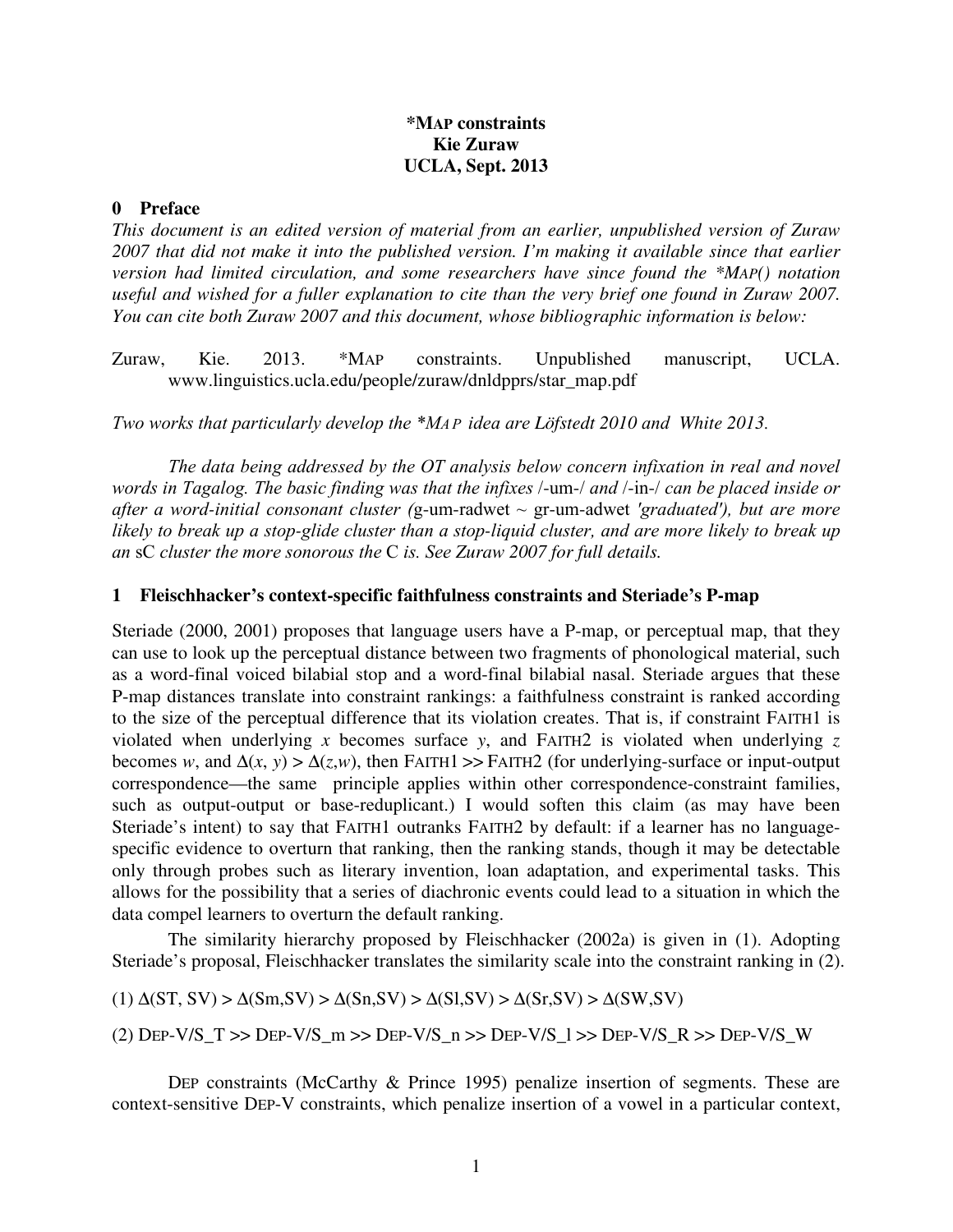such as between a sibilant and a stop  $(S_T)$  as in /sparta/  $\rightarrow$  [separta]. Fleischhacker is concerned mainly with the competition between epenthesis ([s**e**parta]), which violates one of these DEP constraints, and prothesis ([esparta]), which violates LEFT-ANCHOR (McCarthy  $\&$ Prince 1995: the leftmost segment of the underlying form must correspond to the leftmost segment of the surface form). (See Fleischhacker 2006 for a fuller typology.) By ranking LEFT-ANCHOR at some point in the DEP-V scale, Fleischhacker obtains a given language's cut-off point for cluster splitting. Additional markedness and faithfulness constraints determine which unsplit clusters are adapted faithfully and which receive a prothetic vowel. Prince and Smolensky's 1993/2004 \*COMPLEX, the markedness constraint penalizing consonant clusters, drives the epenthesis (For languages where no clusters receive a prothetic vowel, the cut-off constraint is not LEFT-ANCHOR but rather a markedness constraint against consonant clusters). The tableaux in (3) illustrate the analysis for a language which prothesizes sibilant-stop clusters, and epenthesizes within sibilant-liquid clusters.

(3)

|   |                                         |     | source word   *COMPLEX   DEP-V/S T | LEFT-         | DEP- $V/S$ 1 |
|---|-----------------------------------------|-----|------------------------------------|---------------|--------------|
|   | $\sup V$<br>$\cdots$                    |     |                                    | <b>ANCHOR</b> |              |
| a | SD<br>.                                 | $*$ |                                    |               |              |
|   | sipV<br>$\cdots$                        |     | *                                  |               |              |
|   | $\mathcal{F}$ isp'<br>$\cdot\cdot\cdot$ |     |                                    | ∗             |              |

| source word        | *COMPLEX | $\vert$ DEP-V/S T | LEFT-         | $DEF-V/S$ 1 |
|--------------------|----------|-------------------|---------------|-------------|
| [s]V               |          |                   | <b>ANCHOR</b> |             |
| $\cdots$           | *1       |                   |               |             |
| $\mathcal{F}$ silV |          |                   |               | ∗           |
| 1Sl<br>.           |          |                   | ∗             |             |

 In order to extend this account to similar patterns in reduplication, imperfect puns, and alliteration, Fleischhacker 2002b introduces an additional family of default-ranked contextual MAX constraints, which penalize deletion of segments (McCarthy & Prince 1995), shown in (4). In reduplication, the relevant constraint for splitting is not DEP but MAX, since a segment of the base is deleted in the reduplicant (ge-g**r**ot)—or, more precisely, a segment of the base lacks a correspondent in the reduplicant. In imperfect puns and alliteration, the relevant constraint is either DEP or MAX, depending on which member of the pair is taken as primary.

(4)

MAX-T/S\_V >> MAX-m/S\_V >> MAX-n/S\_V >> MAX-l/S\_V >> MAX-R/S\_V >> MAX-W/S\_V

 To further extend the account to infixation, neither DEP nor MAX will suffice, since there is no epenthesis or deletion taking place. The faithfulness constraint that is violated by infixation within a cluster seems to be CONTIGUITY (McCarthy & Prince 1995), which requires adjacent segments' correspondents to remain adjacent. In the case of the context-sensitive CONTIGUITY family in (5), particular consonant clusters in the uninfixed form are required to remain adjacent in the infixed form.

(5) CONTIG-ST >> CONTIG-Sm >> CONTIG-Sn >> CONTIG-Sl >> CONTIG-SR >> CONTIG-SW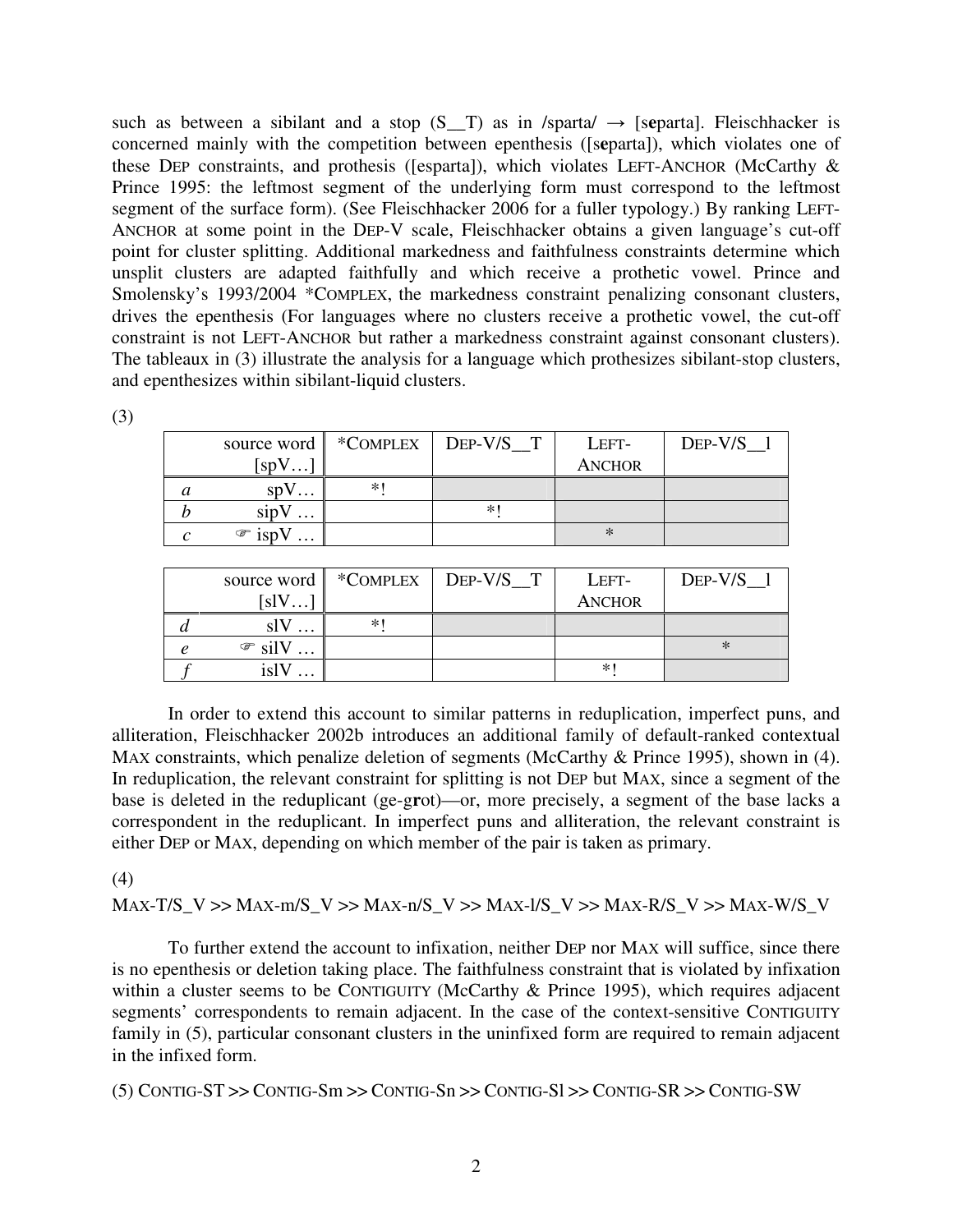This is not quite right, however, because the ranking in (5) follows from the similarity hierarchy in (1) *only if* the reason for the contiguity violation is insertion of material beginning with a vowel, as in infixation (or vowel epenthesis). We would need to further specify the context in which the CONTIGUITY constraint applies, as in CONTIG-ST/V..., meaning "adjacent ST in one form must not have their correspondents in another form separated by a string beginning with a vowel."

### **2 \*MAP constraints**

Since what appears to be at stake in all the cases just discussed is the similarity of a  $C_1-C_2$ transition to a  $C_1$ -V transition, I propose to simplify the discussion by introducing a notation that directly encodes this, \*MAP:

(6) \*MAP-S<sub>1</sub>S<sub>2</sub>(<sup>A</sup>X<sup>B</sup>,<sup>C</sup>Y<sup>D</sup>): X in context 
$$
A \_ B
$$
 in string  $S_1$  must not correspond to Y in context  $C \_ D$  in string  $S_2$ 

(This bears resemblance to Boersma's (1998) \*REPLACE constraints, but there are enough differences that I believe it is clearer to use a different name.) I assume, as above, that the default ranking of these constraints is determined by Steriade's P-map: the more perceptually different *X* and *Y* are (generalizing across all contexts if none is noted), the higher the default ranking of \*MAP-(X,Y). That is, if  $\Delta(X, Y) > \Delta(Z, W)$ , then \*MAP-S<sub>1</sub>S<sub>2</sub>(X,Y) >> \*MAP-S<sub>1</sub>S<sub>2</sub>(Z,W) by default. The ranking of a \*MAP constraint with context specified works the same way: \*MAP-  $({}^{A}X^{B}, {}^{C}Y^{D})$ 's ranking depends on the similarity of *X* in context *A*\_*B* to *Y* in context *C*\_*D*.

 The superscripts that refer to environments can be very specific (*n*), very general (C), or in between ([+nas]). It is possible for a ranking in a very specific context to contradict a more context-general ranking. For example, plausibly  $*MAP(^{\#}p^T, k^a) >> *MAP(^{a}s^k, s^a)$  even though overall  $^*MAP(S^T, S^V) \gg^*MAP(T^1, T^V)$ .

 A final point to note is that because the \*MAP family relies on perceptual comparisons, it can presumably compare only actual surface forms. Therefore,  $S_1$  and  $S_2$  in (6) can be two surface forms in an inflectional or derivational paradigm; a base and a reduplicant; a foreign source word and its borrowed form; or two rhyming, alliterating, or punning words; but not an underlying form and a surface form.

# **3 \*MAP applied to cluster splittability**

We can now write out a family of \*MAP constraints that, with the right specification of  $S_1$  and  $S_2$ , covers all of Fleischhacker's cases (epenthesis, reduplication, puns, alliteration), and also covers infixation:

(7)

$$
^*\mathrm{MAP}(S^T,S^V)\!\!>>^*\!\!\mathrm{MAP}(S^M,S^V)\!\!>>^*\!\!\mathrm{MAP}(S^N,S^V)\!\!>>^*\!\!\mathrm{MAP}(S^L,S^V)\!\!>>^*\!\!\mathrm{MAP}(S^R,S^V)\!\!>>^*\!\!\mathrm{MAP}(S^T,S^V)\!\!>
$$

 The tableaux in (8), which can be compared to those in (3), illustrate the application of this family, with  $S_1$ =source word and  $S_2$ =borrowed word, to epenthesis in a language where *s*stop clusters are not split but stop-liquid clusters are split. LEFT-ANCHOR has also been replaced by \*MAP( ${}^{\#}C$ ,  ${}^{\vee}C$ ), which forbids a word-initial consonant from corresponding to a postvocalic consonant. In order to allow for the language-particular differences in Fleischhacker's typology,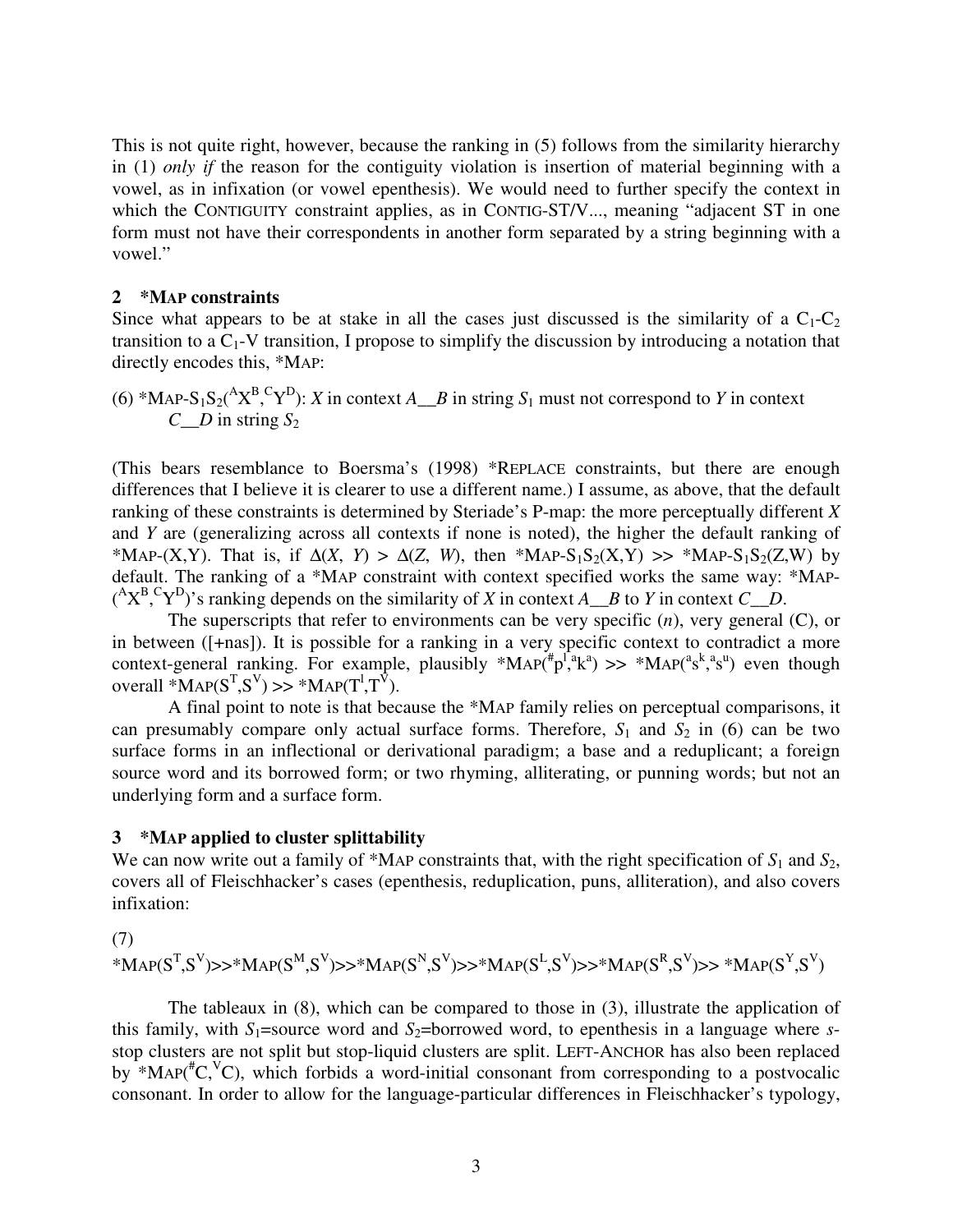\*MAP( ${}^{\#}C$ ,  ${}^{\vee}C$ ) must be freely rankable against the hierarchy in (7). This suggests that the P-map treats some comparisons as orthogonal.

| <b>ι</b> σ |                                     |      |                |                |                    |
|------------|-------------------------------------|------|----------------|----------------|--------------------|
|            | source word   *COMPLEX              |      | $*MAP-$        | $*MAP-$        | $*$ MAP-           |
| [spV]      |                                     |      | SourceBorrowed | SourceBorrowed | SourceBorrowed     |
|            |                                     |      | $(S^T, S^V)$   | $\sim$ $\sim$  | $\sqrt{mR}$ $mV_2$ |
|            | spV                                 | $*1$ |                |                |                    |
|            | sipV<br>$\cdots$                    |      | $*1$           |                |                    |
| C          | $\mathscr{F}$ isp <sup>V</sup><br>. |      |                | ∗              |                    |
|            |                                     |      |                |                |                    |

 $\overline{a}$ 

| source               | *COMPLEX | $*MAP-$                        | $*MAP-$                         | $*MAP-$                                                                             |
|----------------------|----------|--------------------------------|---------------------------------|-------------------------------------------------------------------------------------|
| word                 |          | SourceBorrowed<br>$(S^T, S^V)$ | SourceBorrowed<br>$\sim$ $\sim$ | SourceBorrowed<br>$\Gamma$ <sub>C</sub> $\Gamma$ <sub>N</sub> $\Gamma$ <sub>N</sub> |
| $[\text{trV} \dots]$ |          |                                |                                 |                                                                                     |
| trV                  | *∣       |                                |                                 |                                                                                     |
| $\mathcal{F}$ tirV   |          |                                |                                 | $\ast$                                                                              |
| itrV<br>$\cdots$     |          |                                | *                               |                                                                                     |

The tableaux in (9) illustrate that the analysis is analogous for infixation.  $S_1$  and  $S_2$  are uninfixed and infixed forms instead of source and borrowed forms. Instead of \*COMPLEX, the constraint driving splitting is ANCHOR-STEM (replaceable here by \*MAP-UninfixedInfixed<sup>#</sup> $\tilde{C}$ ,<sup>c</sup>C)), which requires a word to begin with stem material and thus forces the infix inwards. LEFTMOST, which keeps the infix as close to the left as possible, plays the role analogous to that of \*MAP-SourceBorrowed( ${}^{\#}C$ , ${}^{\vee}C$ ), by favoring the splitting solution to ANCHOR-STEM rather than the non-splitting. (The reason for using ANCHOR-STEM to force infixation rather than Prince and Smolensky's NOCODA is that infixation within a cluster is not predicted under their analysis, since the result *g-um.-rad.wet* has just as many codas as prefixed \**um.-grad.wet*. 1 )

 The tableaux in (9) show an idealized situation in which *s*-stop clusters never split and stop-liquid clusters always split; variation will be addressed below.

<sup>&</sup>lt;sup>1</sup> Ross 1996 attempts to repair the NOCODA analysis by adding variably ranked \*COMPLEX, which would prefer *g-um.-rad.wet*. If, however,\*COMPLEX stands for a family of constraints requiring a consonant to be adjacent to segments that allow expression of its acoustic cues (Steriade 1999), then this makes incorrect predictions about which clusters should split more often. Moreover, Tagalog-internal evidence requires that \*COMPLEX >> NOCODA, since wordinternal clusters are syllabified heterosyllabically (*ak.lat* 'book).

It might be objected that LEFT-ANCHOR is violated in vowel-initial words such as *abot*, "infixed" as *um-abot* 'to reach'. But, words spelled (and often transcribed) with an initial vowel actually begin with a glottal stop (unless preceded by a consonant-final word within the same phrase, in which case the glottal stop is optional). If this glottal stop is viewed as underlying, then the infixed form ʔ*-um-abot* does satisfy LEFT-ANCHOR. If the glottal stop is epenthetic, then the constraints requiring its insertion force LEFT-ANCHOR to be violated no matter what (the word cannot begin with *a*), so LEFTMOST pushes the infix as far to the left as possible.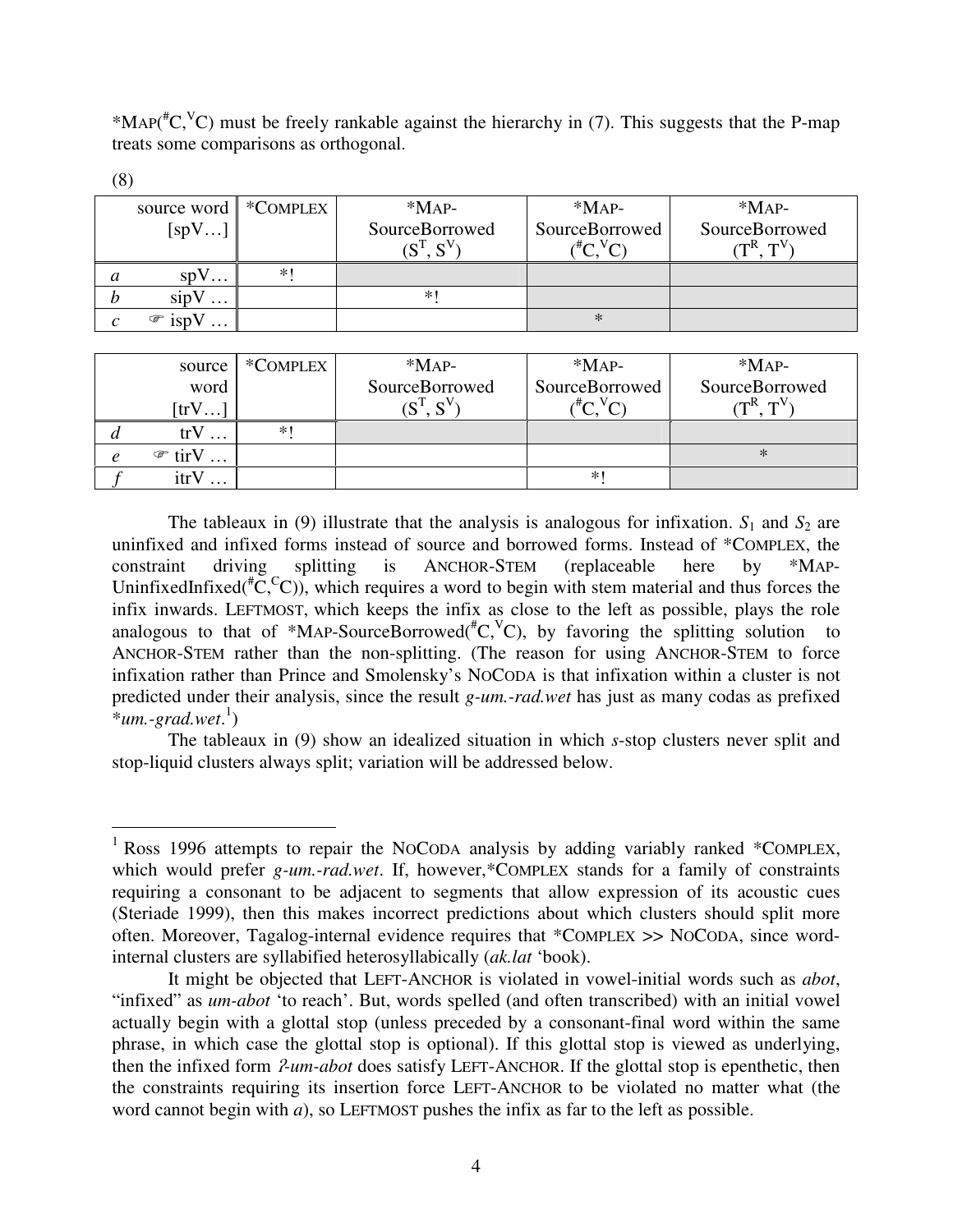|                         | $in +$ uninfixed   ANCHOR-STEM | $*MAP-$             | LEFTMOST | $*MAP-$                 |
|-------------------------|--------------------------------|---------------------|----------|-------------------------|
| form $[spn]$            |                                | UninfixedInfixed    |          | UninfixedInfixed        |
|                         |                                | $\tau_{\mathbf{C}}$ |          | $\sqrt{mR}$ $\sqrt{mV}$ |
| inspin                  | $*1$                           |                     |          |                         |
| sinpin                  |                                | ∗                   |          |                         |
| spin <sub>In</sub><br>☞ |                                |                     | sp       | sp                      |

|                | $um + uninfixed$   ANCHOR-STEM | $*MAP-$                                              | <b>LEFTMOST</b> | $*$ MAP-                                                   |
|----------------|--------------------------------|------------------------------------------------------|-----------------|------------------------------------------------------------|
| form [gradwet] |                                | UninfixedInfixed                                     |                 | UninfixedInfixed                                           |
|                |                                | $(\mathbf{S}^{\mathrm{T}}\ \mathbf{S}^{\mathrm{V}})$ |                 | $\sqrt{\mathbf{T}}^{\mathbf{R}}$ $\mathbf{T}^{\mathbf{V}}$ |
| umgradwet      | $*1$                           |                                                      |                 |                                                            |
| gumradwet<br>☞ |                                |                                                      |                 |                                                            |
| grumadwet      |                                |                                                      | gr!             |                                                            |

 Of course, we have seen in the corpus data that there is variation for every cluster, and the same is true in the survey data. Variable constraint ranking can model these results. *[See Zuraw 2007 for quantitative results and modeling.]* 

### **4 \*MAP vs. McCarthy & Prince's correspondence constraints**

The \*MAP notation is not equivalent to McCarthy and Prince's original correspondence constraints. Only the three core classic correspondence constraints can be translated directly into \*MAP notation, as shown in (10).

| (10) | classic correspondence constraint | *MAP equivalent                                           |
|------|-----------------------------------|-----------------------------------------------------------|
|      | DEP (no insertion)                | *MAP $(\emptyset, X)$                                     |
|      | MAX (no deletion)                 | *MAP $(X,\emptyset)$                                      |
|      | $IDENT(F)$ (no feature changing)  | *MAP( $\lceil \alpha F \rceil, \lceil -\alpha F \rceil$ ) |

Anchoring constraints are harder to translate. ANCHOR- $S_1S_2$  requires the edgemost segment of one form to correspond to the edgemost segment of the other form. If ANCHOR is violated through deletion, it is equivalent to violating \*MAP( $X^{\#}$ , $\emptyset$ ) (for RIGHT-ANCHOR) or \*MAP( $^{\#}X$ , $\emptyset$ ) (for LEFT-ANCHOR). But if ANCHOR is violated through insertion of material at the edge, or through metathesis, then \*MAP( $X^{\#}, X^{\vee}$ ), \*MAP( $X^{\#}, X^{\vee}$ ), \*MAP( $X^{\#}, X^{\vee}$ ), or \*MAP( $X^{\#}, X^{\vee}$ ) is violated instead.

 UNIFORMITY (no coalescence) and INTEGRITY (no splitting) also do not translate straightforwardly. Coalescence and splitting do violate \*MAP constraints, but different ones depending on context. For example a correspondence between  $[an_1b_2a]$  and  $[am_{1,2}a]$  violates \*MAP( ${}^{stop}V,{}^{nasal}V$ ) and \*MAP( $N^{stop},N^V$ ), among others. Similarly, LINEARITY is violated by metathesis, but which \*MAP constraints metathesis violates depends on context: correspondence between [atpi] and [apti] violates \*MAP( $a^{\dagger}, a^{\dagger}$ ), \*MAP( $t^{\dagger}, t^{\dagger}$ ), etc.<sup>2</sup> Finally, I-CONTIG (no skipping) and O-CONTIG (no intrusion) also translate into different \*MAP constraints depending on context.

(9)

 $\overline{a}$ 

 $2$  In effect, \*MAP requires immediate precedence relations, rather than precedence relations in general, to be preserved. See Heinz 2005 for a redefinition of LINEARITY along those lines.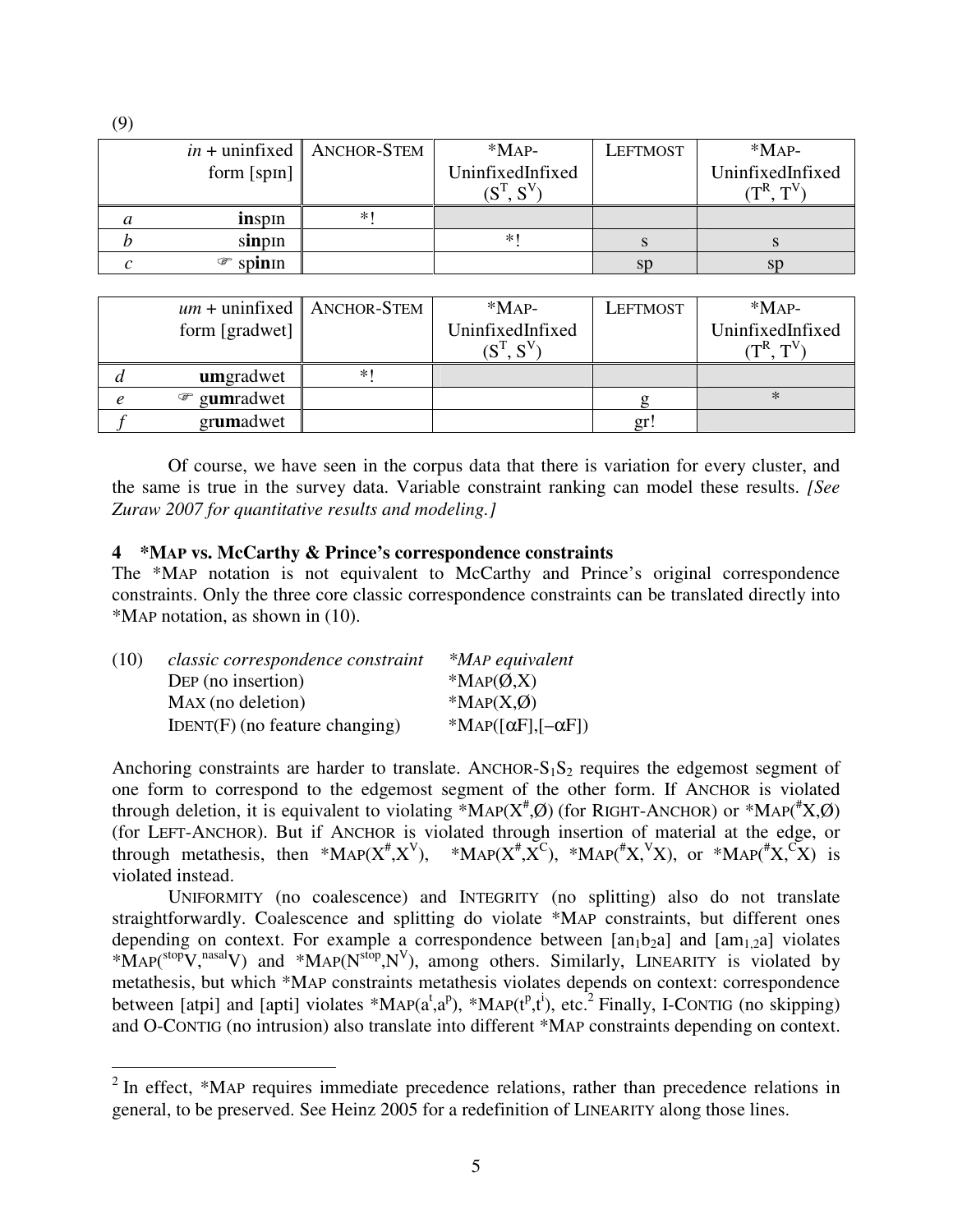For example, correspondence between [atpa] and [atipa] violates  $*MAP(C^C, C^V)$  and \*MAP( ${}^C\text{C}$ ,  ${}^V\text{C}$ ), as well as more-specific versions of those constraints (and \*MAP( $\varnothing$ ,V)).

 Thus, adopting the \*MAP constraints for output-output correspondence makes slightly different predictions than using the McCarthy/Prince faithfulness constraints. For example, the \*MAP approach predicts that there could be a language in which word-internal foreign [y] is broken into [iu], but word-final foreign [y] is adopted intact, because \*MAP( $V^{\#}$ , $V^V$ ) is ranked high. R-ANCHOR does not make this prediction, since as long as one correspondent the two word-final segments correspond ([y] and [u]), the constraint is satisfied. But, context-specific faithfulness constraints have been proposed (Beckman 1997 and 1999 for example), and if we allow a constraint such as INTEGRITY/\_\_# (no splitting of a word-final segment), the language described would be predicted.

When it comes to contextualized faithfulness constraints, such as DEP-V/X<sub>-Y</sub>, the two notations diverge more sharply. Violation of a contextualized faithfulness constraint generally entails violation of more than one \*MAP constraint, and multiple contextualized faithfulness constraints may entail violation of a shared \*MAP constraint. This is illustrated in (11), where an assortment of faithfulness constraints can be seen to share the property that if one of the faithfulness constraints is violated, so is \*MAP( $T<sup>R</sup>$ ,  $T<sup>V</sup>$ ). This makes an empirical prediction, though one that is difficult to test: for a given pair of forms (source and loan, base and reduplicant, etc.), if one of the changes in (11) is forbidden by \*MAP( $T<sup>R</sup>$ ,  $T<sup>V</sup>$ ), the rest must also be forbidden. And if \*MAP( $T^R$ ,  $T^V$ ) is ranked too low to forbid one of the changes, it is ranked too low to forbid the rest (though some other constraint might). The faithfulness constraints do not make that prediction.

| $+1$                                   |                           |                   |                                                                                                                      |
|----------------------------------------|---------------------------|-------------------|----------------------------------------------------------------------------------------------------------------------|
|                                        | <b>Faith violations</b>   | Shared *MAP       | Other *MAP violations                                                                                                |
|                                        |                           | violation         |                                                                                                                      |
| $[\text{ta}]_R$ - $[\text{trabaho}]_B$ | MAX(C)/T_R, ANTICONTIG-TV | $*MAP(T^R, T^V)$  | $*MAPKV, 'V$                                                                                                         |
| $gradwet$ $\sim$ garadwet              | $DEF(V)/T$ R, CONTIG-TR   | $*MAP(T^R, T^V)$  | *MAP( <sup>R</sup> V, <sup>T</sup> V), *MAP( <sup>T</sup> $\varnothing$ <sup>R</sup> , <sup>T</sup> V <sup>R</sup> ) |
| gradwet, gumradwet                     | <b>CONTIG-TR</b>          | *MAP $(T^R, T^V)$ | $*MAPTR, {}^{N}R)$                                                                                                   |
| Bonaparte – blownapart                 | DEP(C)/T_R, CONTIG-TV     | *MAP $(T^R, T^V)$ | *MAP( $\mathrm{TV}$ , $\mathrm{RV}$ ), *MAP( $\mathrm{TOV}$ , $\mathrm{TRV}$ )                                       |
| (puns and alliteration)                |                           |                   |                                                                                                                      |

 $(11)$ 

#### **References**

- Beckman, J. N. (1997). Positional Faithfulness, Positional Neutralisation and Shona Vowel Harmony. *Phonology*, *14*(1), 1–46.
- Beckman, J. N. (1999). *Positional Faithfulness: An Optimality Theoretic Treatment of Phonological Asymmetries*. Routledge.
- Boersma, P. (1998). *Functional Phonology: Formalizing the Interaction Between Articulatory and Perceptual Drives*. The Hague: Holland Academic Graphics.
- Fleischhacker, H. (2002a). Cluster dependent epenthesis asymmetries. *UCLA Working Papers in Linguistics 7 (Papers in Phonology 5)*, 71–116.
- Fleischhacker, H. (2002b). *Onset transfer in reduplication*. manuscript, UCLA. Retrieved from www.linguistics.ucla.edu/people/grads/fleischhacker/2002lsapaper.pdf
- Fleischhacker, H. (2006). *Similarity in phonology: evidence from reduplication and loan adaptation* (Ph.D. dissertation). UCLA.